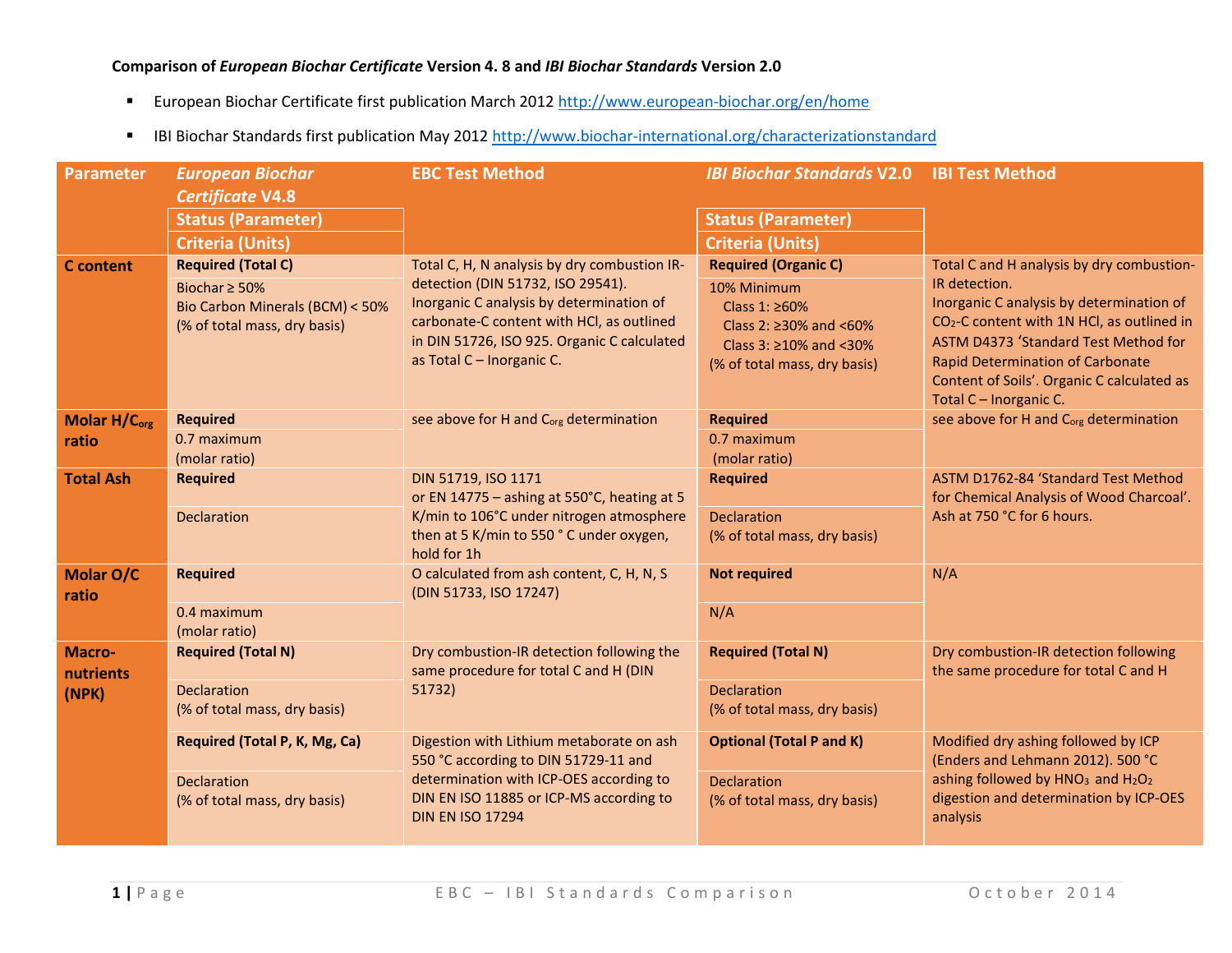| <b>Parameter</b>                     | <b>European Biochar</b><br><b>Certificate V4.8</b>                                                 | <b>EBC Test Method</b>                                                                                                                                                      | <b>IBI Biochar Standards V2.0</b>                     | <b>IBI Test Method</b>                                                                                                                                    |
|--------------------------------------|----------------------------------------------------------------------------------------------------|-----------------------------------------------------------------------------------------------------------------------------------------------------------------------------|-------------------------------------------------------|-----------------------------------------------------------------------------------------------------------------------------------------------------------|
|                                      | <b>Status (Parameter)</b>                                                                          |                                                                                                                                                                             | <b>Status (Parameter)</b>                             |                                                                                                                                                           |
|                                      | <b>Criteria (Units)</b>                                                                            |                                                                                                                                                                             | <b>Criteria (Units)</b>                               |                                                                                                                                                           |
|                                      | N/A                                                                                                | N/A                                                                                                                                                                         | <b>Optional (Mineral N</b><br>(ammonium and nitrate)) | 2M KCl extraction, followed by<br>spectrophotometry (Rayment and<br>Higginson 1992)                                                                       |
|                                      |                                                                                                    |                                                                                                                                                                             | Declaration (mg kg-1)                                 |                                                                                                                                                           |
|                                      |                                                                                                    |                                                                                                                                                                             | <b>Optional (Available P)</b>                         | 2% formic acid followed by<br>spectrophotometry as described by                                                                                           |
|                                      |                                                                                                    |                                                                                                                                                                             | Declaration (mg kg-1)                                 | Wang et al (2012)                                                                                                                                         |
| <b>Electrical</b><br>conductivity    | <b>Required</b>                                                                                    | Method of the BGK (Federal quality<br>community compost), volume 1, method                                                                                                  | <b>Required</b>                                       | <b>US Composting Council TMECC Section</b><br>04.10, modified dilution of 1:20                                                                            |
|                                      | Declaration ( $\mu$ S cm <sup>-1</sup> )                                                           | III. C2 in analogy to DIN ISO 11265<br>Adding 1:10 H2O to the sample, shaking for<br>1h, followed by filtration of the solution.                                            | Declaration ( $dS$ m <sup>-1</sup> )                  | biochar: deionized H <sub>2</sub> O (w:v) and<br>equilibration 90 minutes on the shaker,<br>according to Rajkovich et al (2011)                           |
| <b>Liming</b><br>equivalence         | <b>Not required</b>                                                                                |                                                                                                                                                                             | <b>Required</b> (if $pH > 7$ )                        | AOAC 955.01 potentiometric titration on<br>"as received" (i.e., wet) samples. Use dry                                                                     |
|                                      |                                                                                                    |                                                                                                                                                                             | Declaration (% CaCO <sub>3</sub> )                    | weight to calculate % CaCO <sub>3</sub> and report<br>"per dry sample weight".                                                                            |
| pH                                   | <b>Required</b>                                                                                    | DIN ISO 10390 with 1:5 biochar to 0.01 M<br>CaCl <sub>2</sub> -solution, 60 min shaking, measuring                                                                          | <b>Required</b>                                       | <b>US Composting Council TMECC Section</b><br>04.11, modified dilution of 1:20 biochar:                                                                   |
|                                      | Declaration (pH)<br>If > 10, the delivery slip must<br>feature appropriate handling<br>information | directly in the suspension                                                                                                                                                  | Declaration (pH)                                      | deionized H <sub>2</sub> O (w:v) and equilibration 90<br>minutes on the shaker, according to<br>Rajkovich et al (2011).                                   |
| <b>Bulk density</b>                  | <b>Required</b>                                                                                    | Bulk density: DIN 51705                                                                                                                                                     | Not required                                          | N/A                                                                                                                                                       |
|                                      | <b>Declaration</b>                                                                                 |                                                                                                                                                                             | N/A                                                   |                                                                                                                                                           |
| <b>Particle size</b><br>distribution | <b>Not required</b>                                                                                | N/A                                                                                                                                                                         | <b>Required</b>                                       | Progressive dry sieving with 50mm,<br>25mm, 16mm, 8mm, 4mm, 2mm, 1mm,                                                                                     |
|                                      | N/A                                                                                                |                                                                                                                                                                             | <b>Declaration</b><br>(% in each size class)          | and 0.5mm sieves.                                                                                                                                         |
| <b>Water</b>                         | <b>Required (Water content)</b>                                                                    | DIN 51718 method A                                                                                                                                                          | <b>Required (Moisture content)</b>                    | ASTM D1762-84 'Standard Test Method                                                                                                                       |
| content                              | <b>Declaration</b><br>(% of total mass, dry basis)                                                 | Two step: raw moisture at $(40 \pm 2)$ °C until<br>constant mass; hygroscopic moisture in<br>TGA crucible and nitrogen atmosphere at<br>$(106 \pm 2)$ ° C to constant mass. | <b>Declaration</b><br>(% of total mass, dry basis)    | for Chemical Analysis of Wood Charcoal'<br>(specify measurement date with respect<br>to time from production). Moisture<br>content at 105 °C for 2 hours. |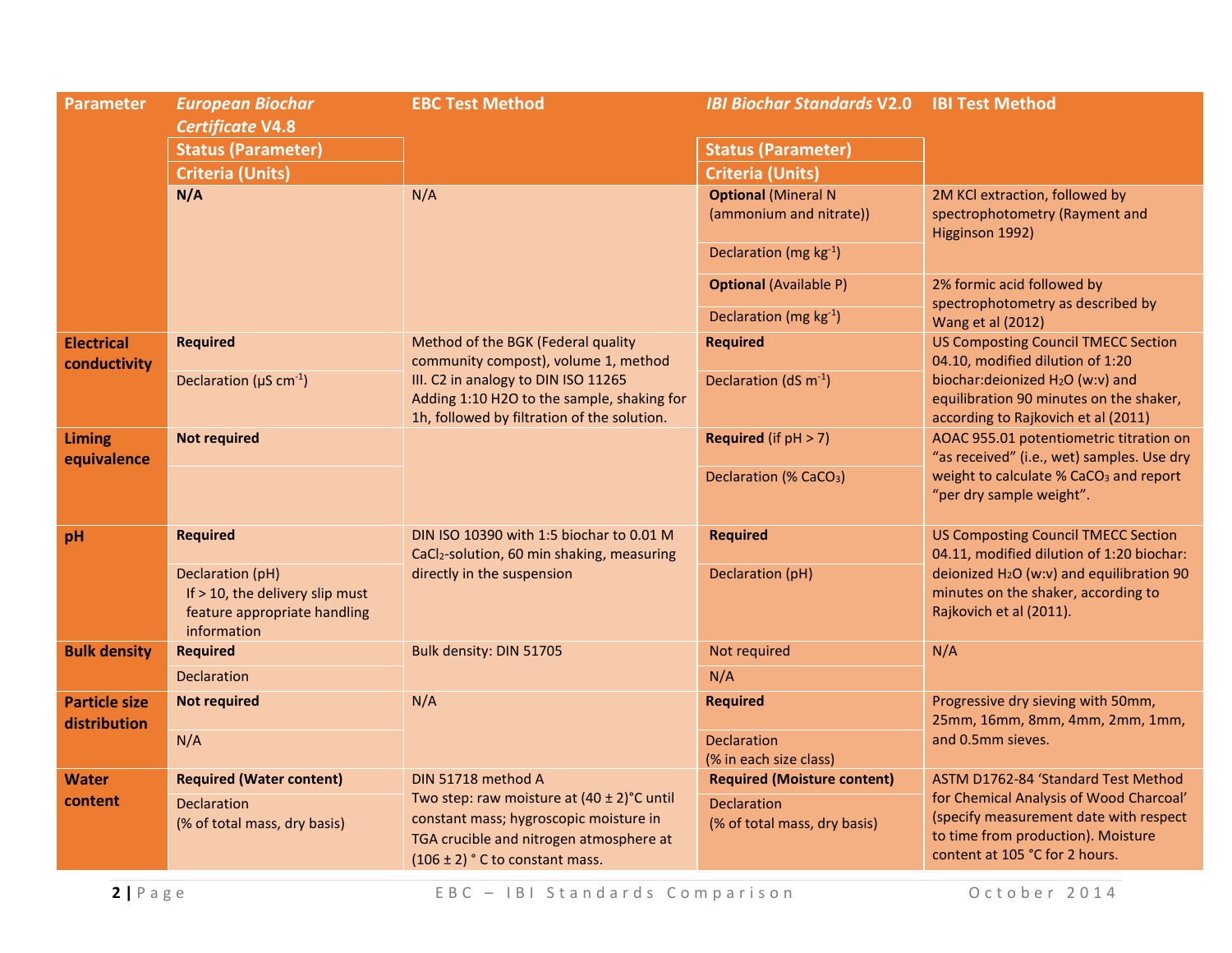| <b>Parameter</b>                                               | <b>European Biochar</b><br><b>Certificate V4.8</b>                                                                                                                                                                                                                                                                                                                                                                                                                                          | <b>EBC Test Method</b>                                                                                                                                                                                                                                       | <b>IBI Biochar Standards V2.0</b>                                                                                                                                                                                                                                                                                                                                                                                                                                                                                                                                                                                                                                                                                      | <b>IBI Test Method</b>                                                                                                                                                                                                                                                                                                                                                                                                                                                                                   |
|----------------------------------------------------------------|---------------------------------------------------------------------------------------------------------------------------------------------------------------------------------------------------------------------------------------------------------------------------------------------------------------------------------------------------------------------------------------------------------------------------------------------------------------------------------------------|--------------------------------------------------------------------------------------------------------------------------------------------------------------------------------------------------------------------------------------------------------------|------------------------------------------------------------------------------------------------------------------------------------------------------------------------------------------------------------------------------------------------------------------------------------------------------------------------------------------------------------------------------------------------------------------------------------------------------------------------------------------------------------------------------------------------------------------------------------------------------------------------------------------------------------------------------------------------------------------------|----------------------------------------------------------------------------------------------------------------------------------------------------------------------------------------------------------------------------------------------------------------------------------------------------------------------------------------------------------------------------------------------------------------------------------------------------------------------------------------------------------|
|                                                                | <b>Status (Parameter)</b>                                                                                                                                                                                                                                                                                                                                                                                                                                                                   |                                                                                                                                                                                                                                                              | <b>Status (Parameter)</b>                                                                                                                                                                                                                                                                                                                                                                                                                                                                                                                                                                                                                                                                                              |                                                                                                                                                                                                                                                                                                                                                                                                                                                                                                          |
|                                                                | <b>Criteria (Units)</b>                                                                                                                                                                                                                                                                                                                                                                                                                                                                     |                                                                                                                                                                                                                                                              | <b>Criteria (Units)</b>                                                                                                                                                                                                                                                                                                                                                                                                                                                                                                                                                                                                                                                                                                |                                                                                                                                                                                                                                                                                                                                                                                                                                                                                                          |
|                                                                |                                                                                                                                                                                                                                                                                                                                                                                                                                                                                             |                                                                                                                                                                                                                                                              |                                                                                                                                                                                                                                                                                                                                                                                                                                                                                                                                                                                                                                                                                                                        |                                                                                                                                                                                                                                                                                                                                                                                                                                                                                                          |
| <b>Surface area</b>                                            | <b>Required (Specific surface area)</b><br>Declaration (preferably higher                                                                                                                                                                                                                                                                                                                                                                                                                   | milled < 50um, 2h outgassing at 150°C,<br>vacuum, N <sub>2</sub> adsorption, multi-point BET<br>method                                                                                                                                                       | <b>Optional (Total surface area</b><br>and external surface area)<br>Declaration ( $m^2$ $g^{-1}$ )                                                                                                                                                                                                                                                                                                                                                                                                                                                                                                                                                                                                                    | ASTM D6556 'Standard Test Method for<br>Carbon Black - Total and External Surface<br>Area by Nitrogen Adsorption'                                                                                                                                                                                                                                                                                                                                                                                        |
| <b>Water</b>                                                   | than 150 $m^2$ $g^{-1}$ )<br><b>Optional</b>                                                                                                                                                                                                                                                                                                                                                                                                                                                | Water holding capacity determining by                                                                                                                                                                                                                        | <b>Not required</b>                                                                                                                                                                                                                                                                                                                                                                                                                                                                                                                                                                                                                                                                                                    | N/A                                                                                                                                                                                                                                                                                                                                                                                                                                                                                                      |
| holding<br>capacity                                            |                                                                                                                                                                                                                                                                                                                                                                                                                                                                                             | soaking and drying the sample (E DIN ISO<br>14238). WHC calculated as mass<br>percentage of saturated and dry mass.                                                                                                                                          | N/A                                                                                                                                                                                                                                                                                                                                                                                                                                                                                                                                                                                                                                                                                                                    |                                                                                                                                                                                                                                                                                                                                                                                                                                                                                                          |
| <b>Volatile</b><br>matter                                      | <b>Required (Volatile Organic</b><br><b>Compounds (VOCs))</b>                                                                                                                                                                                                                                                                                                                                                                                                                               | Thermal-Gravimetric-Analysis (TGA) using<br>Leco TGA 701 - total mass loss at 950°C                                                                                                                                                                          | <b>Optional (Volatile matter)</b>                                                                                                                                                                                                                                                                                                                                                                                                                                                                                                                                                                                                                                                                                      | ASTM D1762-84 'Standard Test Method<br>for Chemical Analysis of Wood Charcoal'.                                                                                                                                                                                                                                                                                                                                                                                                                          |
|                                                                | <b>Declaration</b><br>(% of total mass, dry basis)                                                                                                                                                                                                                                                                                                                                                                                                                                          |                                                                                                                                                                                                                                                              | <b>Declaration</b><br>(% of total mass, dry basis)                                                                                                                                                                                                                                                                                                                                                                                                                                                                                                                                                                                                                                                                     | VM content at 950 °C for 10 minutes.                                                                                                                                                                                                                                                                                                                                                                                                                                                                     |
| <b>Heavy</b><br>metals,<br>metalloids<br>and other<br>elements | <b>Required</b><br>Metals: Pb, Cd, Cu, Ni, Hg, Zn, Cr<br><b>Basic grade:</b><br>Pb < 150 mg $kg^{-1}$<br>$Cd < 1.5$ mg kg <sup>-1</sup><br>Cu < $100 \text{ mg kg}^{-1}$<br>Ni < 50 mg $kg^{-1}$<br>$Hg < mg kg^{-1}$<br>$Zn < 400$ mg $kg^{-1}$<br>$Cr < 90$ mg kg <sup>-1</sup><br><b>Premium grade:</b><br>Pb < 120 mg $kg^{-1}$<br>$Cd < 1$ mg kg <sup>-1</sup><br>Cu < $100 \text{ mg kg}^{-1}$<br>Ni < 30 mg $kg-1$<br>$Hg < 1$ mg kg <sup>-1</sup><br>$Zn < 400$ mg kg <sup>-1</sup> | All metals: microwave acid digestion with<br>HF/HNO <sub>3</sub> and determination of the metals<br>with ICP-MS (DIN EN ISO 17294-2)<br>Hg: DIN EN 1483 Water quality -<br>Determination of mercury - Method using<br>atomic absorption spectrometry (H-AAS) | <b>Required</b><br>Metals: Pb, Cd, Cu, Ni, Hg, Zn,<br>Cr, Co, Mo<br>Metalloids: B, As, Se,<br><b>Others: Cl, Na</b><br><b>Maximum Allowed Thresholds:</b><br>$12 - 100$ mg kg <sup>-1</sup><br>As<br>$1.4 - 39$ mg kg <sup>-1</sup><br>Cd<br>$64 - 1200$ mg kg <sup>-1</sup><br>Cr<br>$40 - 150$ mg kg <sup>-1</sup><br>Co<br>$63 - 1500$ mg kg <sup>-1</sup><br><b>Cu</b><br>$70 - 500$ mg kg <sup>-1</sup><br><b>Pb</b><br>$1 - 17$ mg kg <sup>-1</sup><br>Hg<br>$5 - 20$ mg kg <sup>-1</sup><br>Mo<br>$47 - 600$ mg kg <sup>-1</sup><br>Ni<br>$2 - 36$ mg kg <sup>-1</sup><br>Se<br>$200 - 7000$ mg kg <sup>-1</sup><br>Z <sub>n</sub><br>Declaration<br><b>Bo</b><br>C1<br>Declaration<br>Na<br><b>Declaration</b> | All elements except Hg and Cl:<br>i. Microwave-assisted HNO <sub>3</sub> digestion, or<br>ii. HNO <sub>3</sub> digestion, followed by<br>determination with<br>iii. ICP-AES, or<br>iv. Flame AAS<br>(according to US Composting Council<br>TMECC Sections 04.05 and 04.06)<br>Hg: US EPA 7471 Mercury in Solid or<br>Semi-Soild Waste (Manual Cold Vapor<br>Technique)<br>CI: water soluble elements followed by<br>ion chromatography or ion-selective<br>electrode (per manufacturers<br>instructions) |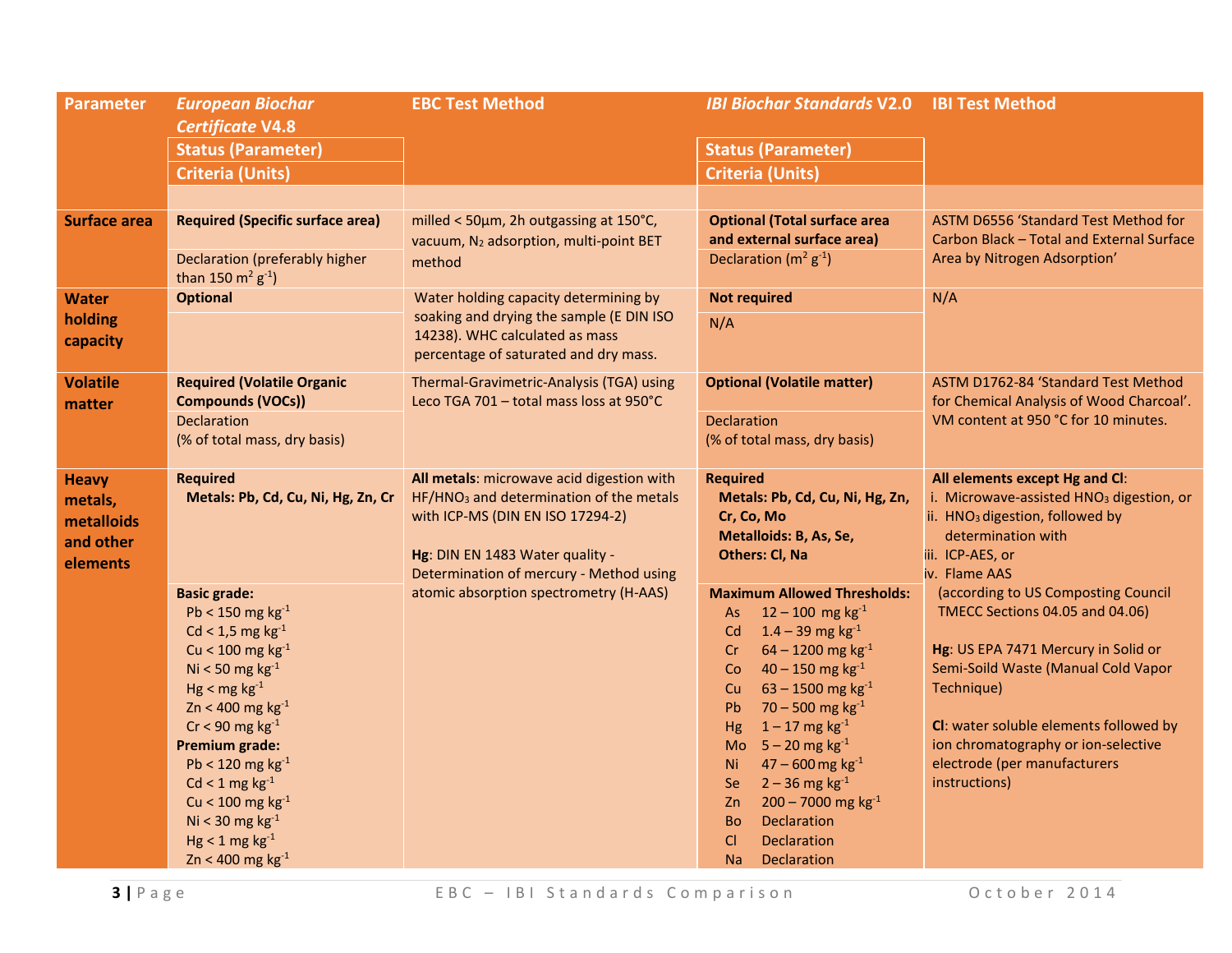| <b>Parameter</b> | <b>European Biochar</b><br><b>Certificate V4.8</b>                                                                                                                                                                                                                                                                                                                                                                                                        | <b>EBC Test Method</b>                                                                                                                                                                                                                                       | <b>IBI Biochar Standards V2.0 IBI Test Method</b>                                                                                                                                                                                                                                                                                                                                                                                                                                              |                                                                                                                                                                                                    |
|------------------|-----------------------------------------------------------------------------------------------------------------------------------------------------------------------------------------------------------------------------------------------------------------------------------------------------------------------------------------------------------------------------------------------------------------------------------------------------------|--------------------------------------------------------------------------------------------------------------------------------------------------------------------------------------------------------------------------------------------------------------|------------------------------------------------------------------------------------------------------------------------------------------------------------------------------------------------------------------------------------------------------------------------------------------------------------------------------------------------------------------------------------------------------------------------------------------------------------------------------------------------|----------------------------------------------------------------------------------------------------------------------------------------------------------------------------------------------------|
|                  | <b>Status (Parameter)</b>                                                                                                                                                                                                                                                                                                                                                                                                                                 |                                                                                                                                                                                                                                                              | <b>Status (Parameter)</b>                                                                                                                                                                                                                                                                                                                                                                                                                                                                      |                                                                                                                                                                                                    |
|                  | <b>Criteria (Units)</b>                                                                                                                                                                                                                                                                                                                                                                                                                                   |                                                                                                                                                                                                                                                              | <b>Criteria (Units)</b>                                                                                                                                                                                                                                                                                                                                                                                                                                                                        |                                                                                                                                                                                                    |
|                  | $Cr < 80$ mg kg <sup>-1</sup><br><b>Note1: Basic Grade following</b><br>Germany's Federal Soil Protection<br>Act (BBodSchV). Premium<br><b>Grade following Switzerland's</b><br><b>Chemical Risk Reduction Act</b><br>(ChemRRV) on recycling fertilizers.<br><b>Note2: biochars with Ni</b><br>contamination < 100g mg $kg^{-1}$ are<br>permitted for composting<br>purposes only if the valid<br>threshold are complied with in the<br>finished compost. |                                                                                                                                                                                                                                                              | <b>Note: range of Maximum</b><br><b>Allowed Thresholds reflects</b><br>different soil tolerance levels for<br>these elements in compost,<br>biosolids, or soils established by<br>regulatory bodies in the US,<br>Canada, EU and Australia. See<br>Appendix 3 of the IBI Biochar<br><b>Standards for further</b><br>information.                                                                                                                                                               |                                                                                                                                                                                                    |
| <b>PAHs</b>      | <b>Required</b><br>Basic grade: < 12mg kg-1<br>Premium grade < 4mg $kg^{-1}$<br>total (sum of 16 US EPA PAHs)<br>Note: Basic grade based on a<br>value which, taking the latest<br>research into account, only<br>implies a minimum risk for soils<br>and users. Premium grade<br>corresponds to the PAH threshold<br>defined in the Swiss Chemical Risk<br><b>Reduction Act (ChemRRV)</b>                                                                | DIN EN 15527 Soxhlet-extraction with<br>toluene and determination with GC-MS<br>or<br>DIN ISO 13877 Soxhlet-extraction with<br>toluene and determination with HPLC<br>or<br>DIN CEN/TS 16181 Soxhlet-extraction with<br>toluene und determination with GC-MS | <b>Required</b><br>$6 - 300$ mg kg <sup>-1</sup><br>total (sum of 16 US EPA PAHs)<br><b>AND</b><br>3 mg $kg^{-1}B(a)P-TEQ$<br>B(a)P Toxic Equivalency (TEQ)<br><b>basis</b><br><b>Note: range of Maximum</b><br><b>Allowed Thresholds reflects</b><br>different soil tolerance levels for<br>PAHs in compost, biosolids, or<br>soils established by regulatory<br>bodies in the US, Canada, EU<br>and/or Australia. See Appendix<br>3 of the IBI Biochar Standards<br>for further information. | US EPA 8270 Semivolatile Organic<br><b>Compounds by Gas</b><br>Chromatography/Mass Spectrometry<br>(GC/MS) using Soxhlet extraction (US EPA<br>3540) and 100% toluene as the extracting<br>solvent |
| <b>PCBs</b>      | <b>Required</b>                                                                                                                                                                                                                                                                                                                                                                                                                                           | AIR DF 100, HRMS                                                                                                                                                                                                                                             | <b>Required</b>                                                                                                                                                                                                                                                                                                                                                                                                                                                                                | US EPA 8082 Polychlorinated Biphenyls                                                                                                                                                              |